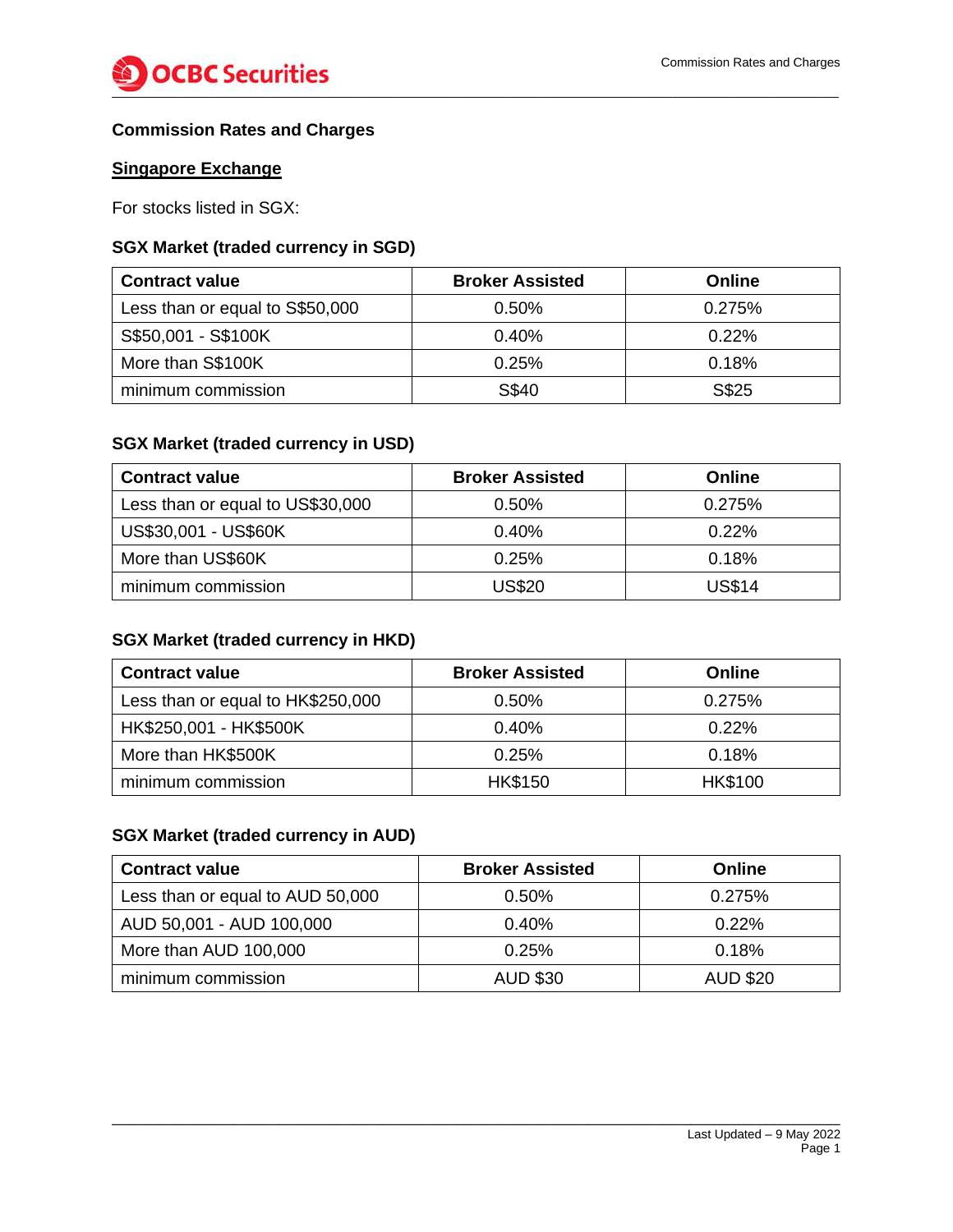

#### **SGX Market (traded currency in EUR)**

| <b>Contract value</b>            | <b>Broker Assisted</b> | Online        |
|----------------------------------|------------------------|---------------|
| Less than or equal to EUR 32,000 | $0.50\%$               | 0.275%        |
| EUR 32,001 - EUR 63,000          | 0.40%                  | 0.22%         |
| More than EUR 63,000             | 0.25%                  | 0.18%         |
| minimum commission               | <b>EUR 25</b>          | <b>EUR 16</b> |

For counters traded in other currencies, please contact us at 1800 338 8688.

All transactions are subject to the following fees:

- \*Clearing fees: 0.0325% of the contract value
- SGX trading access fees: 0.0075% of the contract value
- GST on commission, clearing fees and SGX trading access fees
- SGX settlement instruction fees: \$0.35 per contract
- Exchange fees are subjected to change by respective **Exchanges** from time to time without prior notice

Note:

\* Except for trading in:

- Clearing fees for structured warrants is 0.004% of contract value, from 5 January 2015
- ADRs

| <b>SGX Fees</b>                | Clearing fee                         | 0.04% of the contract value, subject to a<br>maximum of S\$600 |
|--------------------------------|--------------------------------------|----------------------------------------------------------------|
|                                | <b>Cross Border Transfer fee</b>     | S\$10 per transfer request                                     |
|                                | <b>Issuance and Cancellation fee</b> | Up to US\$0.25 per ADR                                         |
| Depositary<br><b>Bank Fees</b> | Depositary Service fee               | Up to US\$0.05 per ADR as at ADR Record<br>Date                |
|                                | <b>Cash Distribution fee</b>         | Up to US\$0.05 per ADR per distribution                        |

#### **Australian Securities Exchange**

|                    | <b>Broker Assisted</b> | Online |
|--------------------|------------------------|--------|
| Minimum commission | <b>AUD 80</b>          | AUD 70 |
| Commission rate    | 1%                     | 0.75%  |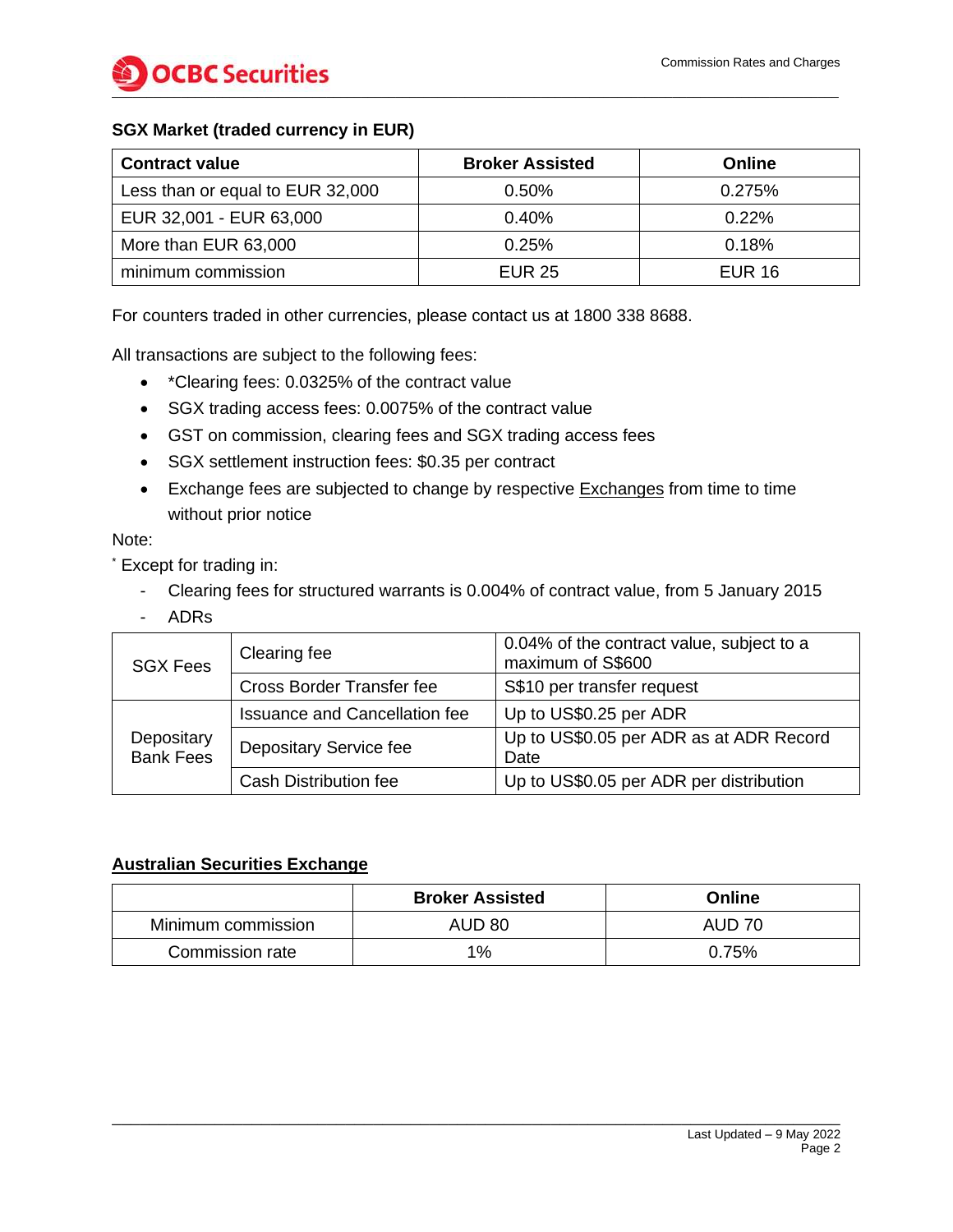

# **Bursa Malaysia**

|                      | <b>Broker Assisted</b> | Online        |
|----------------------|------------------------|---------------|
| Minimum commission   | MYR 80                 | <b>MYR 70</b> |
| $<$ MYR 100K         | 0.60%                  | 0.50%         |
| MYR 101K to MYR 200K | 0.50%                  | 0.40%         |
| > MYR 200K           | 0.35%                  | 0.30%         |

### *Foreign fees payable*

|                        | 0.03%, rounded up to the nearest cent                                                                                                                                                                                                                                                                                                                                                                                                                                                                                                                                                  |
|------------------------|----------------------------------------------------------------------------------------------------------------------------------------------------------------------------------------------------------------------------------------------------------------------------------------------------------------------------------------------------------------------------------------------------------------------------------------------------------------------------------------------------------------------------------------------------------------------------------------|
| <b>Clearing Fee</b>    | (subject to maximum of MYR 1000 per contract)                                                                                                                                                                                                                                                                                                                                                                                                                                                                                                                                          |
|                        | Example: MYR 1.293 will be rounded up to MYR 1.30                                                                                                                                                                                                                                                                                                                                                                                                                                                                                                                                      |
| Stamp duty             | Category 1<br>0.15%, min RM1.50, with increment of RM1.50 and capped at RM1,000<br>(Stocks and Shares)<br>Mother shares<br>Preference shares<br>Loan stocks<br><b>Bonds</b><br><b>ETB</b><br>Category 2 (Other Marketable Securities)<br>0.1%, min RM1.00, with increment of RM1.00 and capped at RM200<br>- Other listed market securities:<br>Warrants<br>$\bullet$<br><b>Structured warrants</b><br>$\bullet$<br>OR, LR<br><b>REITS</b><br><b>Closed-End Funds</b><br>Trust<br>$\bullet$<br><b>Stapled Securities (REITS)</b><br><b>Others</b><br>Exempted<br>ETF (listed in Bursa) |
| Sales & Service<br>Tax | Purchase and sale of shares are now exempted from Bursa Sales and<br>Service Tax (SST)                                                                                                                                                                                                                                                                                                                                                                                                                                                                                                 |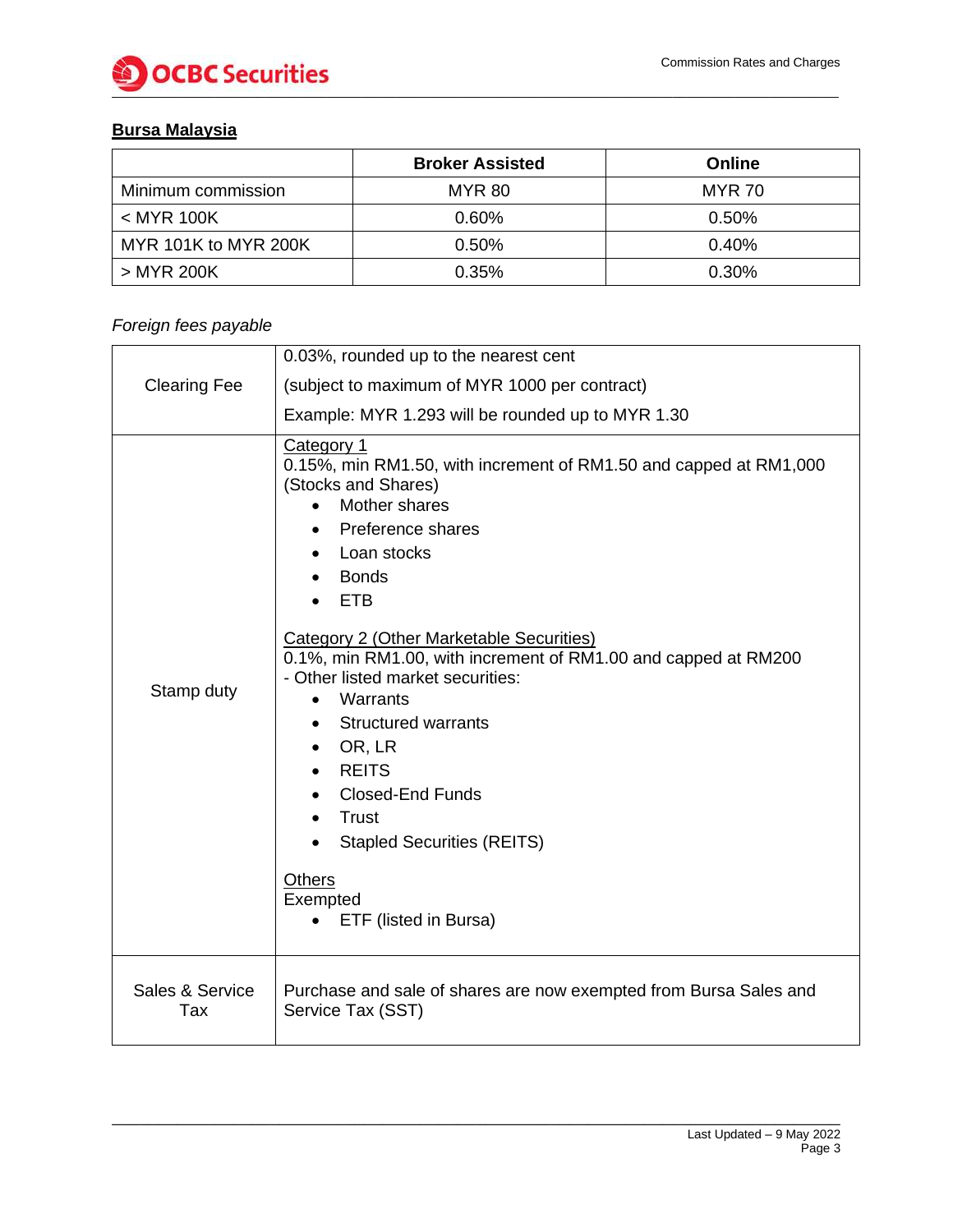

#### **Canada Stock Exchange**

|                        | <b>Broker Assisted</b> |
|------------------------|------------------------|
| Minimum Commission     | CAD 110                |
| <b>Commission Rate</b> | 0.50%                  |

#### **Europe Markets**

Ireland/ Finland/ France/ Germany/ Netherlands/ Norway/ Spain/ Sweden/ Switzerland/ Greece/ Portugal

|                        | <b>Broker Assisted</b>                                           |
|------------------------|------------------------------------------------------------------|
| Minimum Commission     | EUR 60/ USD 65/ NOK 610/ CHF 65/ DKK450/ SEK635<br>or equivalent |
| <b>Commission Rate</b> | $1\%$                                                            |

#### *Foreign fees payable*

| Greece         | Buy - 0.0325% (Exchange Market Fee)                                                 |
|----------------|-------------------------------------------------------------------------------------|
|                | Sell - 0.20% (Stamp Duty) + 0.0325% (Exchange Market Fee)                           |
| France         | Buy – 0.30% (FTT) on listed French equities with market cap<br>above 1 Billion Euro |
| <b>Ireland</b> | Buy $-1\%$ (Stamp Duty)                                                             |
|                | Euro 1.25 (ITP Levy) for contract value more than Euro 12,500                       |

#### **Important Note:**

Commission is subjected to prevailing Singapore GST (if applicable).

The list of commissions and charges set out above are non-exhaustive, and OSPL reserves the right to impose fees, commissions and other charges for any other services, products and/or tools offered by OSPL at such rates and in such manner as OSPL may determine from time to time. Our Standard Trading Terms and Conditions apply.

Please contact OCBC Securities at 1800 338 8688 or cs@ocbcsec.com to obtain the prevailing rate of fees, commissions and other charges payable for your transaction.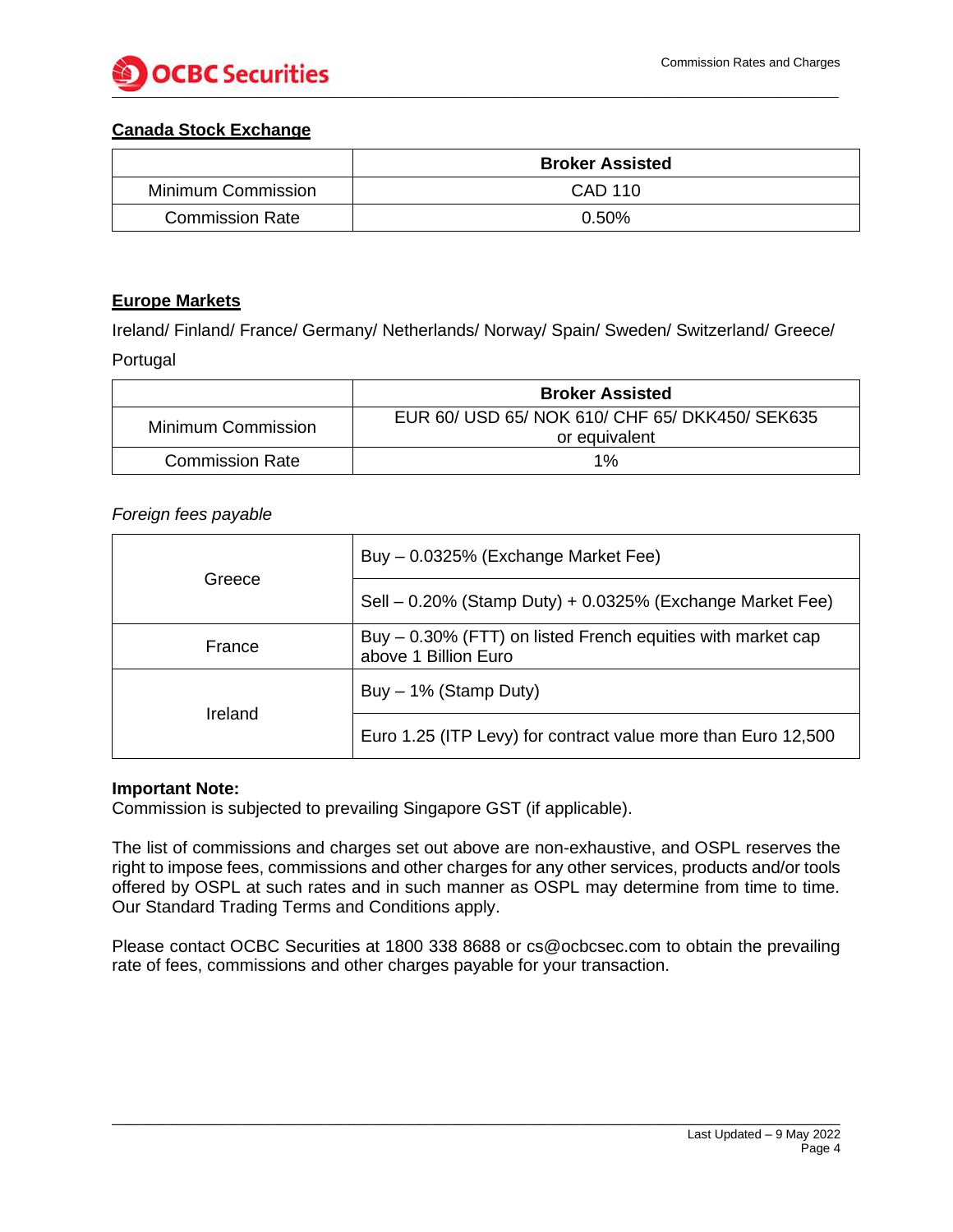

# **Hong Kong Exchange**

|                    | <b>Broker Assisted</b> | Online         |
|--------------------|------------------------|----------------|
| Minimum commission | <b>HKD 200</b>         | <b>HKD 150</b> |
| Commission rate    | 0.30%                  | 0.25%          |

### *Foreign fees payable*

| <b>SFC Transaction levy</b>                        | 0.0027% (Rounded to the nearest cent)                                                       |
|----------------------------------------------------|---------------------------------------------------------------------------------------------|
| <b>FRC Transaction levy</b>                        | 0.00015% (Rounded to the nearest cent)<br>(effective on 1 January 2022)                     |
| Trading fees                                       | 0.005% (Rounded to the nearest cent)                                                        |
| Stamp duty                                         | 0.13% (Rounded up to the nearest dollar)<br>(effective on 2 August 2021)                    |
| <b>CCASS Fees</b>                                  | 0.002% (Subject to minimum of HKD 2 and maximum of HKD<br>100, rounded to the nearest cent) |
| <b>Financial Transaction Tax</b><br>(For BUY only) | 0.20% on listed Italian equities                                                            |

### **Indonesia Stock Exchange**

|                           | <b>Broker Assisted</b> | <b>Online</b>      |
|---------------------------|------------------------|--------------------|
| <b>Minimum Commission</b> | <b>IDR 150,000</b>     | <b>IDR 100,000</b> |
| <b>Commission Rate</b>    | $0.37\%$               | 0.37%              |

### *Foreign fees payable*

| IDX Levy, KPEI fee (Clearing Fee) & VAT | 0.047%   |
|-----------------------------------------|----------|
| Sales Tax (For SELL only)               | $0.10\%$ |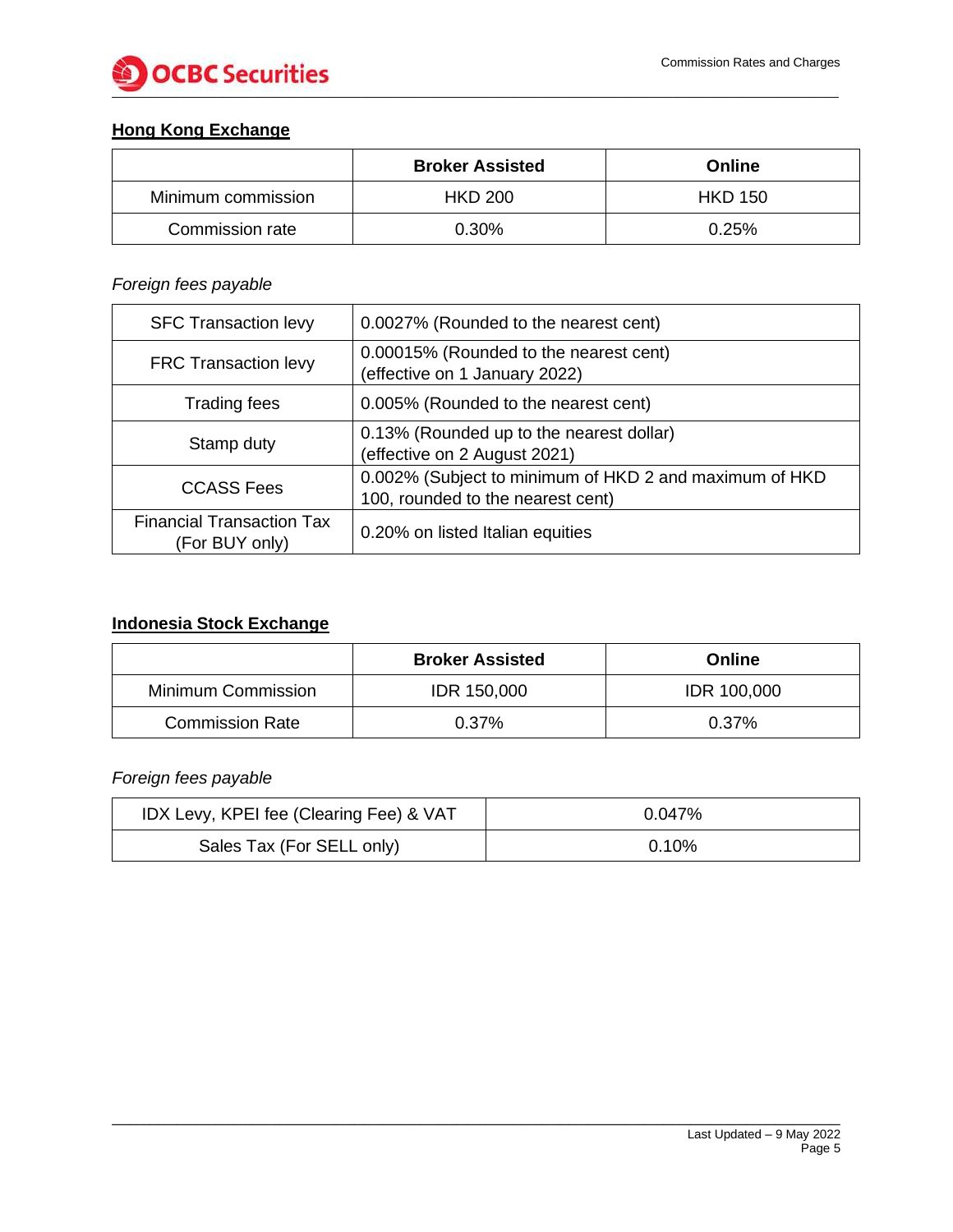

### **Korea Stock Exchange**

|                        | <b>Broker Assisted</b> |
|------------------------|------------------------|
| Minimum Commission     | KRW 55,000 / USD 50    |
| <b>Commission Rate</b> | 0.80%                  |

#### *Foreign fees payable*

| More than or equal to 10 shares<br>(For SELL only)   | 0.30% on trading principal |
|------------------------------------------------------|----------------------------|
| Less than 10 shares or OTC<br>trades (For SELL only) | 0.50% on trading principal |

### **London Stock Exchange**

|                    | <b>Broker Assisted</b>    | Online                   |
|--------------------|---------------------------|--------------------------|
| Minimum commission | GBP 75 / EUR 95 / USD 150 | GBP 55 / EUR 70 / USD 95 |
| Commission rate    | 1%                        | $0.70\%$                 |

*\*Foreign fees payable – refer to next page*

#### *Foreign fees payable*

| Levy                  | Panel and Takeover Merger (PTM) Levy - GBP 1<br>(if value more than or equal to GBP 10,000) |  |
|-----------------------|---------------------------------------------------------------------------------------------|--|
|                       | Ireland Takeover Panel - EUR 1.25<br>(for contract value more than EUR 12,500)              |  |
| Stamp duty – BUY only | $0.50\%$ tax for UK<br>UK ETFs are free from UK stamp duty<br>1% tax for Ireland            |  |

Note:

Stock prices and contract amount displayed on iOCBC are denominated in GBp.

For conversion purpose, 1 GBP = 100 GBp.

# **New Zealand Stock Exchange**

|                        | <b>Broker Assisted</b> |
|------------------------|------------------------|
| Minimum Commission     | NZD 101                |
| <b>Commission Rate</b> | $0.50\%$               |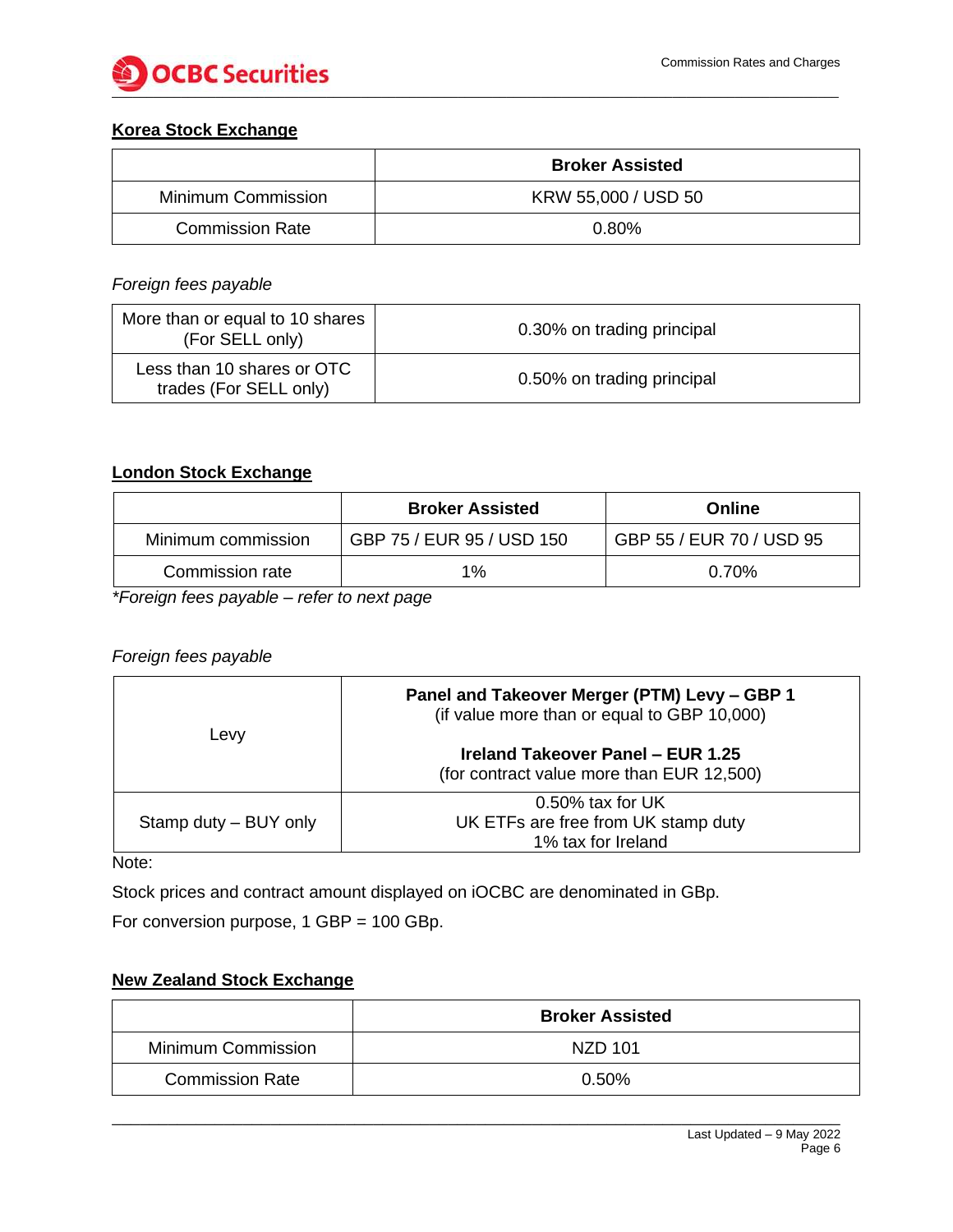

# **Philippines Stock Exchange**

|                    | <b>Broker Assisted</b> | Online         |
|--------------------|------------------------|----------------|
| Minimum commission | <b>PHP 800</b>         | <b>PHP 550</b> |
| Commission rate    | $0.50\%$               | 0.50%          |

# *Foreign fees payable*

| SCCP fees & VAT                          | $0.04\%$  |
|------------------------------------------|-----------|
| Stock transaction tax<br>(for SELL only) | $0.60\%$  |
| BSRD fee for BUY with FX conversion      | PHP 1,000 |

# **Stock Exchanges in Shanghai and Shenzhen**

### **Shanghai A**

|                    | <b>Broker Assisted</b> | <b>Online</b> |
|--------------------|------------------------|---------------|
| Minimum commission | <b>RMB 200</b>         | <b>RMB 80</b> |
| Commission rate    | 0.30%                  | 0.25%         |

### *Foreign fees payable*

| Handling Fee (SSE)                  | 0.00487% of the consideration of a transaction per side<br>(effective on 3 August 2015)                                                                                          |
|-------------------------------------|----------------------------------------------------------------------------------------------------------------------------------------------------------------------------------|
| Securities Management Fee<br>(CSRC) | 0.00200% of the consideration of a transaction per side                                                                                                                          |
|                                     | 0.002% of the consideration of each transaction per side payable<br>under ChinaClear's Shanghai-Hong Kong Stock Connect Rules<br>(effective on 3 August 2015); and               |
| Transfer Fee (ChinaClear)           | 0.002% of the consideration of each transaction per side payable<br>under the General Rules of CCASS for the provision of Stock<br>Connect Northbound Clearing services by HKSCC |
| Stamp Duty (SAT)                    | 0.10000% of the consideration of a transaction on the seller                                                                                                                     |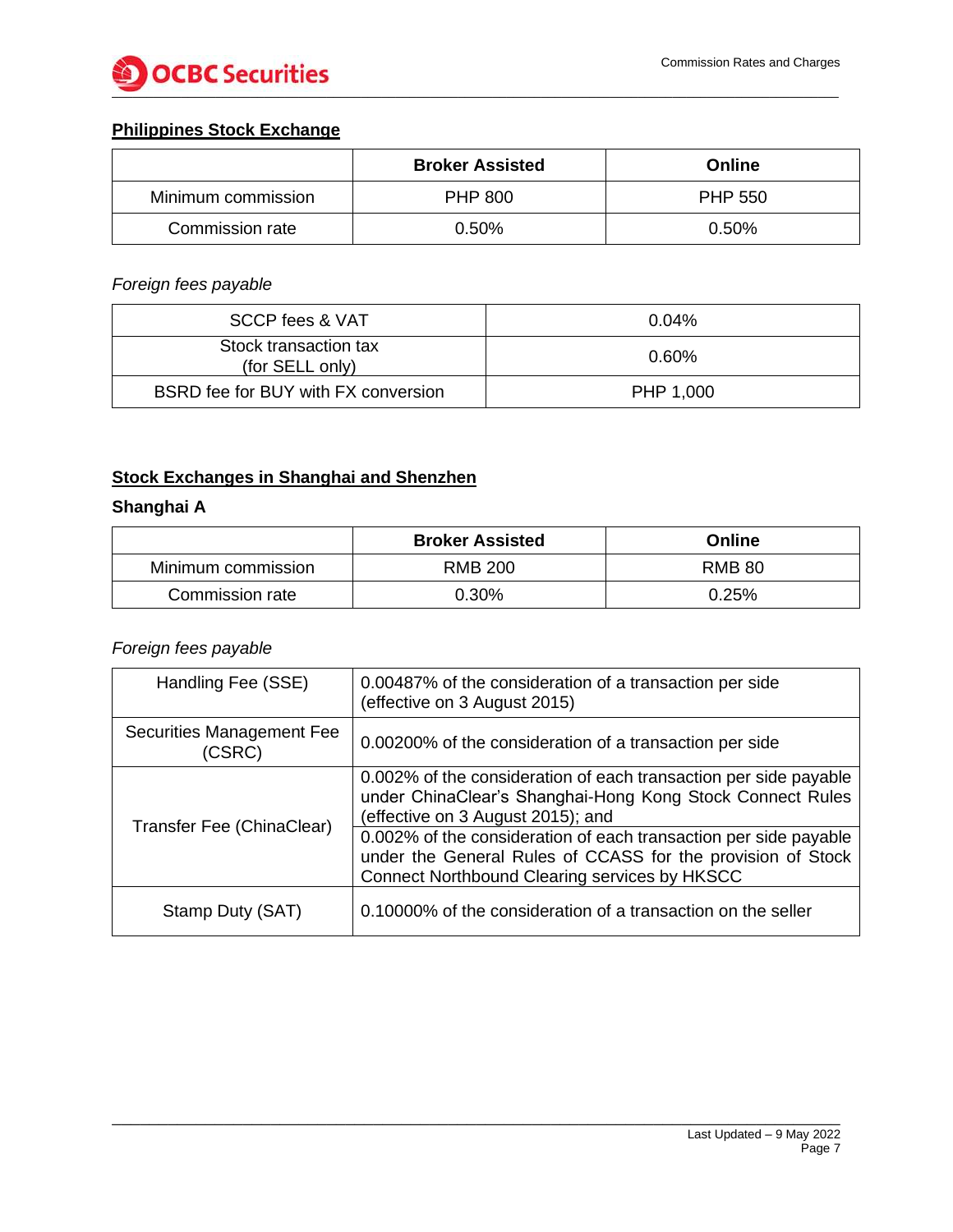

### **Shenzhen A**

|                    | <b>Shenzhen A Broker Assisted</b> |
|--------------------|-----------------------------------|
| Minimum commission | <b>RMB 200</b>                    |
| Commission rate    | 0.30%                             |

### *Foreign fees and levies payable*

| Handling Fee (SZSE)                 | 0.00487% of the consideration of a transaction per side               |  |
|-------------------------------------|-----------------------------------------------------------------------|--|
| Securities Management Fee<br>(CSRC) | 0.002% of the consideration of a transaction per side                 |  |
| <b>Transfer Fee</b>                 | 0.002% of the consideration of a transaction per side<br>(ChinaClear) |  |
|                                     | 0.002% of the consideration of a transaction per side (HKSCC)         |  |
| Stamp Duty (SAT)                    | 0.1% of the consideration of a transaction on the seller              |  |

# **Shanghai B**

|                    | <b>Broker Assisted</b> | Online        |
|--------------------|------------------------|---------------|
| Minimum commission | <b>USD 55</b>          | <b>USD 45</b> |
| Commission rate    | 1%                     | 0.80%         |

*Foreign fees payable*

| <b>Transfer Fee</b>    | 0.00687% on trading principal |  |
|------------------------|-------------------------------|--|
| <b>Clearing Fee</b>    | 0.05% on trading principal    |  |
| Stamp duty (SELL only) | 0.10% on trading principal    |  |

#### **Shenzhen B**

|                    | <b>Broker Assisted</b> | Online         |
|--------------------|------------------------|----------------|
| Minimum commission | <b>HKD 600</b>         | <b>HKD 300</b> |
| Commission rate    | 1.50%                  | 1.00%          |

**\*** *foreign fees payable – please refer to the next page*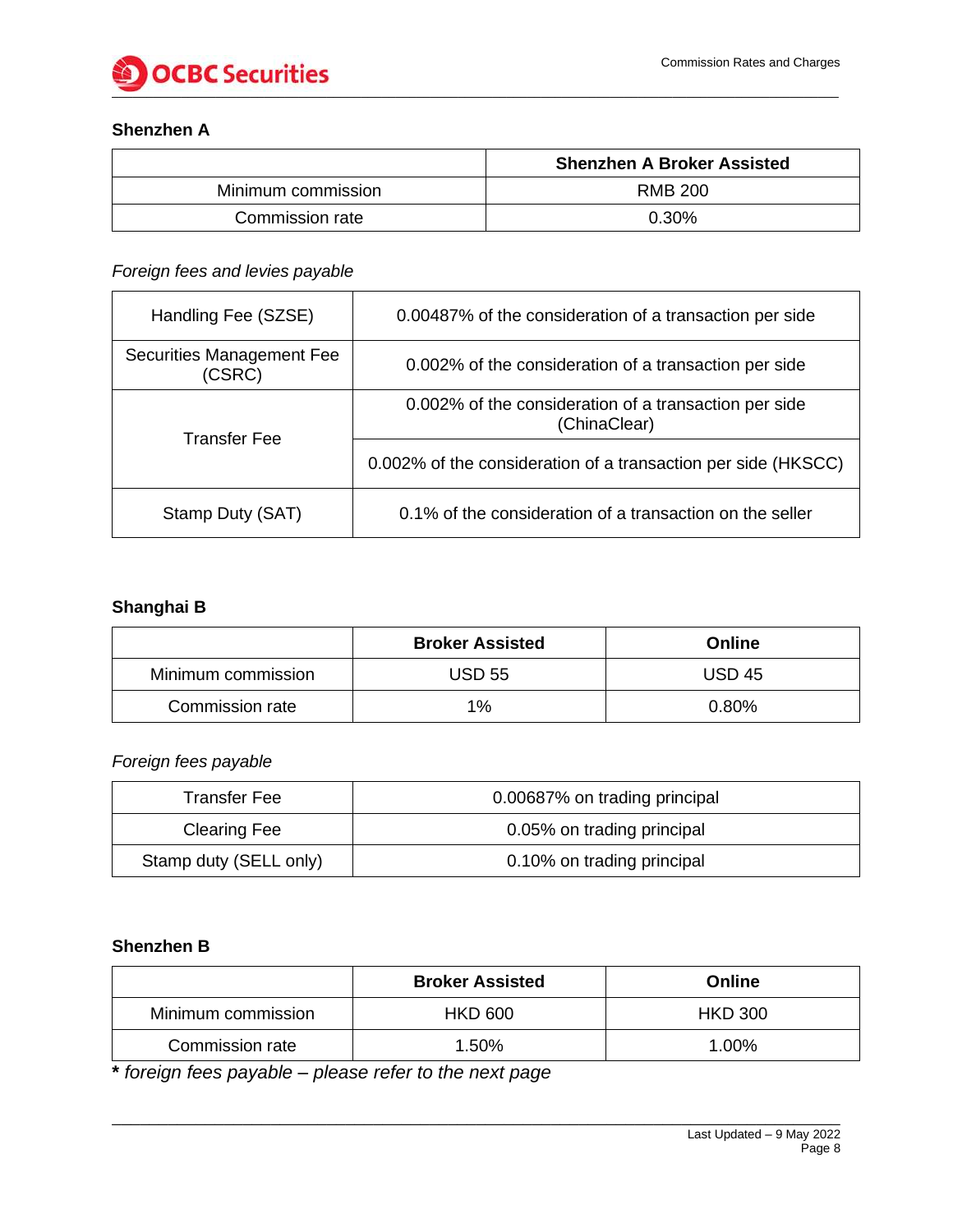

### *Foreign fees payable*

| <b>Transfer Fee</b>    | 0.00687% on trading principal                   |  |
|------------------------|-------------------------------------------------|--|
| Clearing fee           | 0.05% on trading principal (maximum of HKD 500) |  |
| Bank charge            | <b>HKD 50</b>                                   |  |
| Stamp duty (SELL only) | 0.10% on trading principal                      |  |

### **Taiwan Stock Exchange**

|                        | <b>Broker Assisted</b> |  |
|------------------------|------------------------|--|
| Minimum Commission     | NTD 1,700              |  |
| <b>Commission Rate</b> | 0.80%                  |  |

# *Foreign fees payable*

| Sales Tax (For SELL only)<br>0.30% on trading principal |
|---------------------------------------------------------|
|---------------------------------------------------------|

# **Stock Exchange of Thailand**

|                    | <b>Broker Assisted and Online</b> |
|--------------------|-----------------------------------|
| Minimum commission | <b>THB 500</b>                    |
| Commission rate    | 0.50%                             |

#### *Foreign fees payable*

| tax<br>Value-added | 0.0035% |
|--------------------|---------|
|--------------------|---------|

# **Tokyo Stock Exchange**

|                        | <b>Broker Assisted</b> | Online    |
|------------------------|------------------------|-----------|
| Minimum Commission     | <b>JPY 3,000</b>       | JPY 3,000 |
| <b>Commission Rate</b> | 1%                     | 0.75%     |